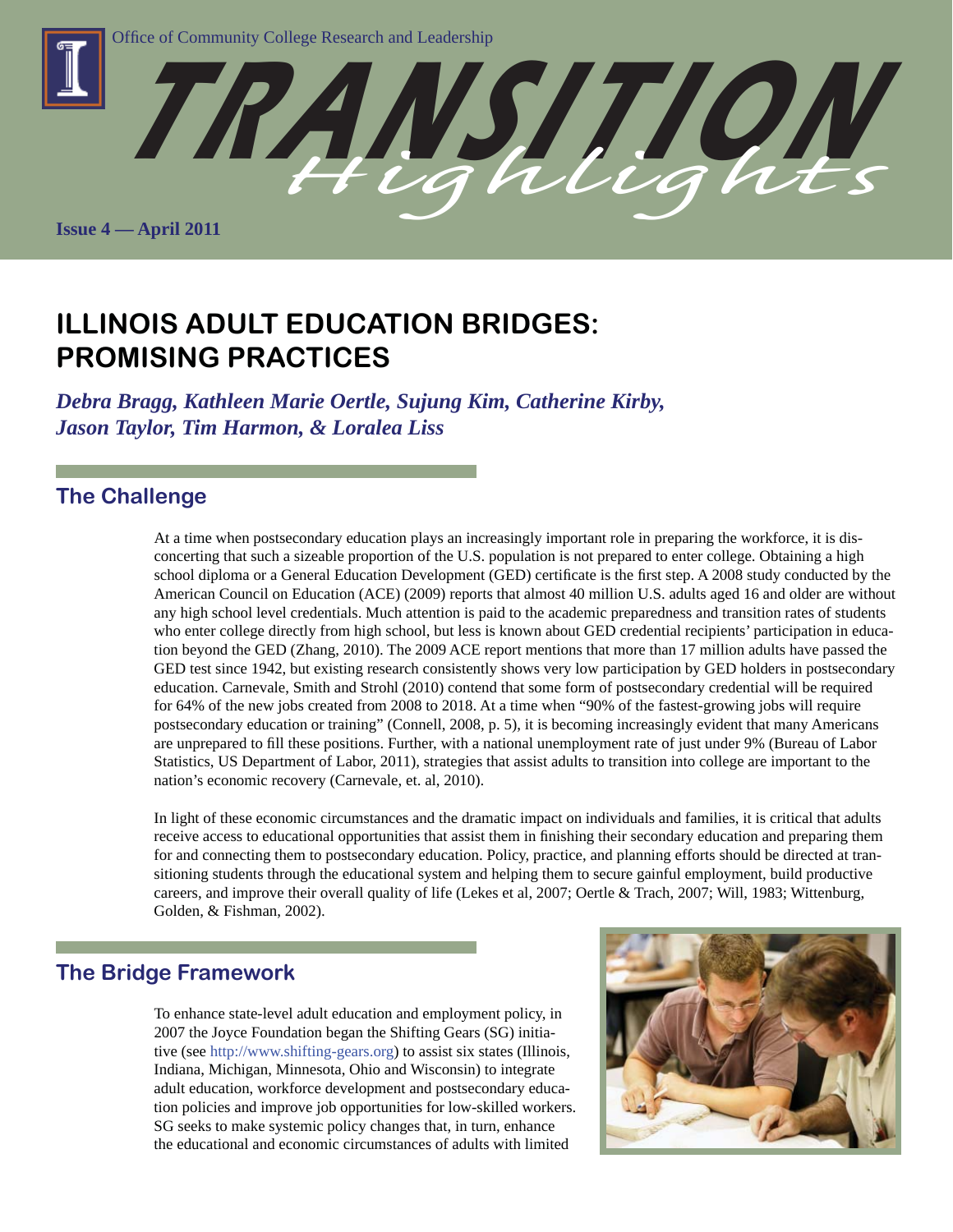education and occupational skills (Price & Roberts, 2009). Policy change is dedicated to strengthening the educational pipeline, including Adult Basic Education (ABE), Adult Secondary Education (ASE), and English as a Second Language (ESL); and postsecondary education and workforce education and training associated with Title I of the Workforce Investment Act (WIA). With funding from Joyce and with leadership from the Illinois Community College Board (ICCB) and the Department of Commerce and Economic Opportunity (DCEO), Illinois' SG initiative connects multiple state training and retraining programs, P-20 education, and workforce development.

Bridge programs are a centerpiece of Illinois' SG effort, and build upon the definition (see http://occrl.illinois.edu/files/ Projects/shifting\_gears/Bridge%20Definition.pdf) of bridge programs that focuses on enhancing transition to college for adults with limited skills, including three core elements of contextualized instruction, career development, and transition services (ICCB, 2009). Adult bridges in Illinois attempt to prepare adults "to enter and succeed in creditbearing postsecondary programs, thus leading to career-path employment in high-demand, middle- and high-skilled jobs" (Price & Roberts, 2009, p. 11). Findings from the evaluation of Illinois' SG pilot sites, conducted by the Office of Community College Research and Leadership, show that adult bridge programs offer preparatory courses intended to help students transition to postsecondary education, job-related specific training, and employment (Bragg, Harmon, Kirby, & Kim, 2009). Initial results of this evaluation of bridge programs funded by Shifting Gears showed higher completion of the bridge program by students in the developmental education bridge than the adult education bridge programs. However, students in developmental bridges had graduated from high school and possessed stronger academic preparation than their adult bridge counterparts. (The lack of access to student unit record level data precluded us from conducting an analysis that was controlled by demographic and other individual differences.)

# **BRIDGE DEFINITION AND CORE ELEMENTS**

Bridge programs prepare adults with limited academic or limited English skills to enter and succeed in credit-bearing postsecondary education and training leading to career-path employment in high-demand, middle- and high-skilled occupations. The goal of bridge programs is to sequentially bridge the gap between the initial skills of individuals and what they need to enter and succeed in postsecondary education and career-path employment.

### **CORE ELEMENTS**

Bridge programs assist students in obtaining the necessary academic, employability, and technical skills through three required components—contextualized instruction, career development, and support services. Required elements include:

- Contextualized instruction that integrates basic reading, math, and language skills and industry/occupation knowledge.
- Career development that includes career exploration, career planning within a career area, and understanding the world of work (specifi c elements depend upon the level of the bridge program and on whether participants are already incumbent workers in the specific field).
- Transition services that provide students with the information and assistance they need to successfully navigate the process of moving from adult education or remedial coursework to credit or occupational programs. Services may include (as needed and available) academic advising, tutoring, study skills, coaching, and referrals to individual support services, e.g., transportation and child care.

*Note:* Career development and transition services should take into account the needs of those low-income adults who will need to find related work as they progress in their education and career paths.

**http://occrl.illinois.edu/fi les/Projects/shifting\_gears/Bridge%20Defi nition.pdf**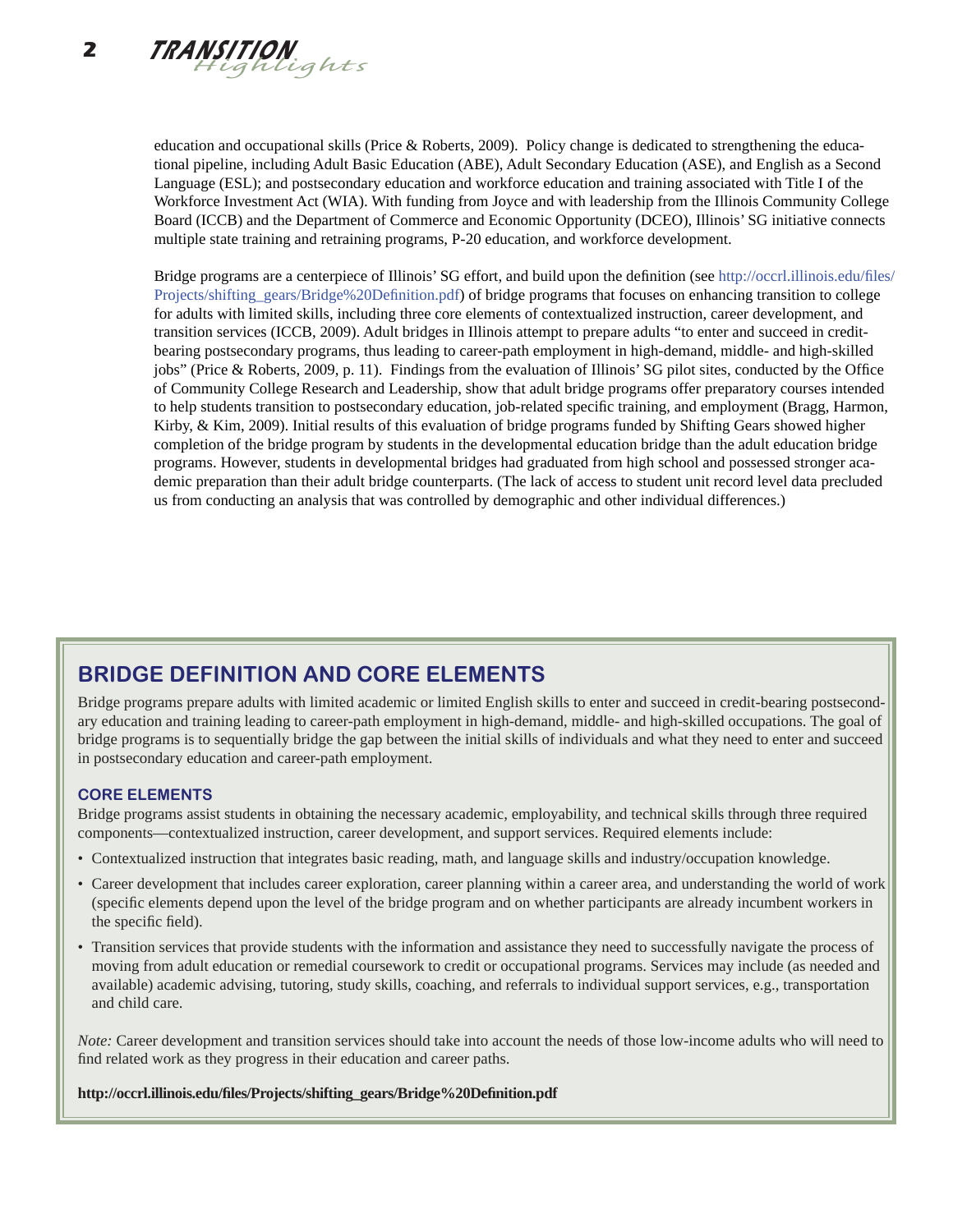

# **Illinois' Bridge Definition**

A formative evaluation<sup>1</sup> of adult education bridge programs funded by the ICCB subsequent to the original Shifting Gears pilot projects has shown that sites involved in implementing bridge programs in Illinois attempt to use the bridge definition. A summary of the strategies the sites were using in three core areas follows.

### *Contextualized Instruction*

The first core element of the Illinois' bridge definition is contextualized instruction, which is defined as curriculum that "integrates basic reading, math, and language skills and industry/occupational knowledge" (ICCB, 2009). All of the adult education bridge programs attempted to integrate academic content and contextualized curriculum, and some were doing so with business partner input. Most program staff discussed curriculum in detail, including involving local employers to provide input on curriculum and create lesson plans, offer career development, and share resource materials. We observed adult students learning industry specific vocabulary and practicing reading comprehension using an employee handbook and hazardous materials statements. Mathematics skills were incorporated into word problems contextualized with inventory control practices and medicine dosage problems. We observed instruction using industry specific tools, such as handheld scanners and blood pressure and heart monitors to teach students how to use technology in work applications. Whereas all of these strategies have the potential to benefit students, relatively few of the instructors had formal education or experience in the associated occupations. In only a few instances did we see bridge instructors co-teaching with someone with occupational knowledge and experience. Several bridge instructors reported having some access to professional development on contextualized instruction, but many wanted more training.

### *Career Development*

The second core element of Illinois' bridge definition is career development, a component that, "includes career exploration, career planning within a career area, and understanding of the world of work (specific elements depend upon

the level of the bridge program and whether participants are already incumbent workers in the specific field) (ICCB, 2009). Career exploration and development activities were found at all 10 bridge sites, with the following variations emerging: (1) career development activities were integrated into the curriculum as a course or within a course; (2) career development activities were supplemental to bridge coursework; and (3) career development activities were available as a combination of in-class and supplemental experiences. The major categories for these activities were: (1) assisting bridge students to explore the related occupational sector: healthcare, manufacturing, or transportation, distribution and logistics (TDL); (2) goal setting and planning for the future, including crafting individualized career plans (ICPs); (3) accessing further education including the admissions process, financial aid, and enrollment; and (4) preparing for work, including workforce preparation, networking, job search skills, resume and cover letter writing, and interviewing.



Whereas both formal and informal career counseling was available to students once they were enrolled in bridge coursework, career counseling that began at the initial stage of student recruitment appeared most useful to students. Administrators and faculty from several sites pointed out that students dropped out because they found that they were not interested in the specific career area. Often,

<sup>&</sup>lt;sup>1</sup>The evaluation methods employed to gather these findings is detailed at the conclusion of this paper. Readers are also encouraged to reference the following reports available on the OCCRL website at http://occrl.illinois.edu.

Oertle, K. M., Kim, S., Taylor, J., Bragg, D. D., & Harmon, T. (2010). *Illinois adult education bridge evaluation: Technical report*. Champaign, IL: Office of Community College Research and Leadership, University of Illinois.

Bragg, D. D., Harmon, T., Kirby, C., & Kim. S. (2010, August). *Bridge programs in Illinois: Summaries, outcomes and cross-site findings*. Champaign, IL: Office of Community College Research and Leadership, University of Illinois.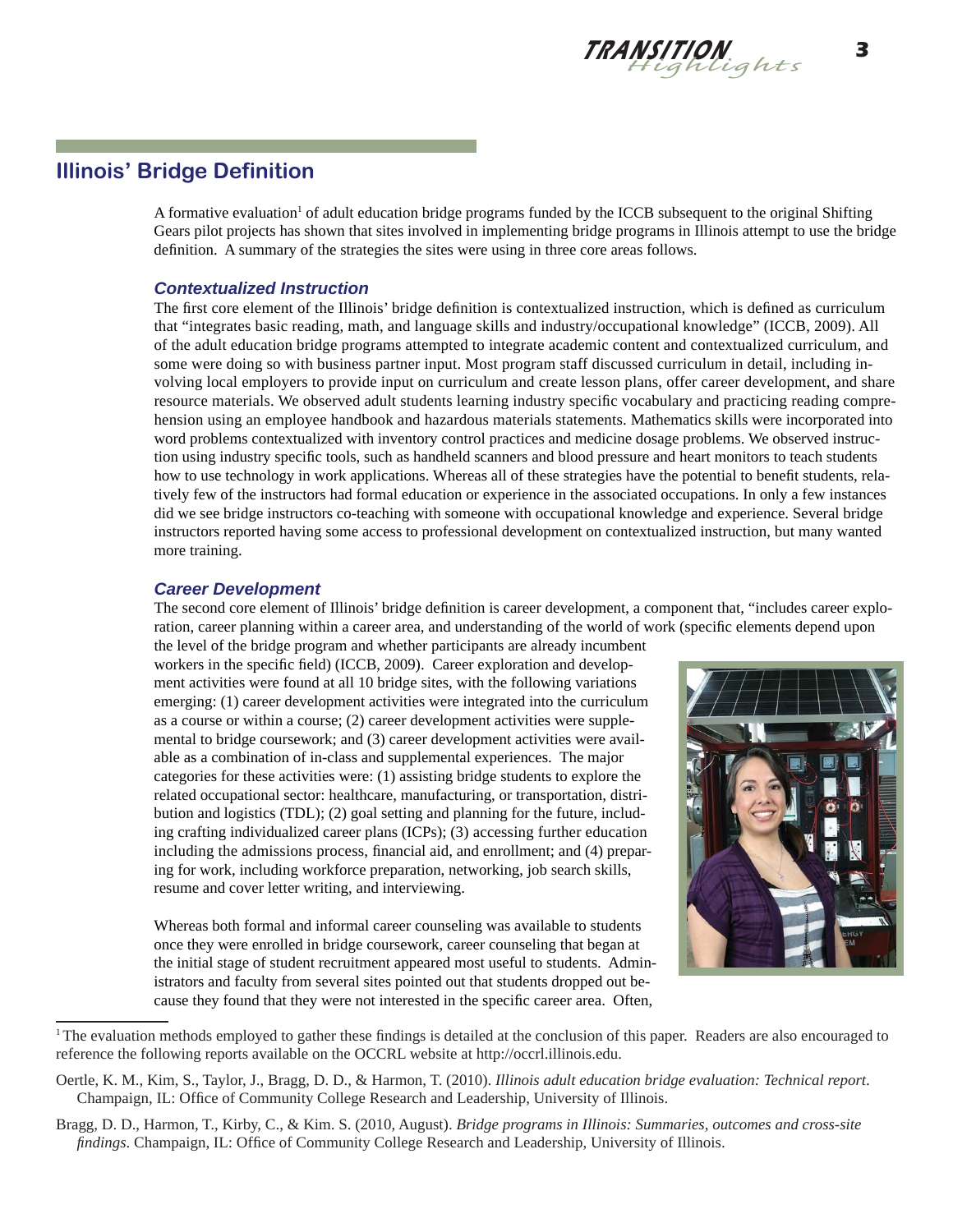staff did not have sufficient time to screen students because of the short recruitment period, and they later learned that students who enrolled were not interested in pursuing the occupations. Even with time, administrators and faculty had difficulty assessing whether students' career interests were aligned with the career cluster associated with the bridge.

### *Transition Services*

The third core element in the bridge definition is transition services, which refers to services "that provide students with the information and assistance they need to successfully navigate the process of moving from adult education or remedial coursework to credit or occupational programs" (ICCB, 2009). A number of examples of services are listed as part of the definition, but it does not mandate or require that any specific type of service be provided.

One transition strategy introduced by some sites was the use of a transition coordinator or case manager as a primary contact person for students before, during, and after their enrollment in the bridge. Four predominant forms of the transition coordinator were: (1) an advisor designated to support the program who was apart from other bridge staff at District 214; Kaskaskia College; Pui Tak Center; and Rock Valley College; (2) an instructor who served in a dual role as transition coordinator at Shawnee Community College; (3) a program coordinator who served a triple role as transition coordinator and instructor at College of Lake County; and (4) transition supports but no dedicated transition coordinator at four sites. Rather than having a transition coordinator, Jewish Vocational Services, Elgin and Lewis and Clark used counselors funded by adult education and/or the community college to provide support for their bridge students. Alternatively, Triton College provided mentors to support students individually.

In addition to transition coordinators, other support services present in the programs were:

- a Website (see: http://www.clcillinois.edu/healthlibrary/) specifically for the bridge program that was targeted toward ABE/ASE/ESL populations built by several Health Science faculty at College of Lake County. The website provided a wealth of healthcare related information, including a series called, "A Day in the Life of a…" This series covers 16 allied health fields and gives students a glimpse into a professional's day in each field.
- a GED scholarship was being developed by Kaskaskia College for students who completed the GED and enrolled in a one-credit hour transition course.
- a bridge medical math course at Lewis and Clark Community College gave students who successfully complete the bridge the opportunity to take the math college placement exam and earn college credit for medical math required in the healthcare coursework.
- targeted COMPASS workshops provided by Pui Tak Center exposed students to the COMPASS test and prepared them for the exam at the end of the program. The Student Transition Services Coordinator at the Pui Tak Center worked with Malcolm X Community College personnel to create sample reading passages.

# **Emerging and Promising Practices**

The evaluation results reported by Oertle et al., (2010) also revealed a number of promising practices:

### *Bridge Collaborative Partnership(s)*

Bridge partnerships were based on reciprocal opportunities and maximized resources and returns. The partners were adult education, continuing education, postsecondary career and technical education (CTE), community-based organizations (CBOs), and business and industry.

### *Bridge Champion(s)*

Program administrators or coordinators were champions (i.e., agents of change) for the adult bridge programs, with many demonstrating enough clout in the parent organization to influence decisions and affect change. These bridge champions spread the word about the programs, and they helped to build partnerships in positive ways. They also served as the basis of support to connect the bridge staff and partners. Furthermore, they had a progressive vision for how students would access adult education that transcends the GED or improves English language skills.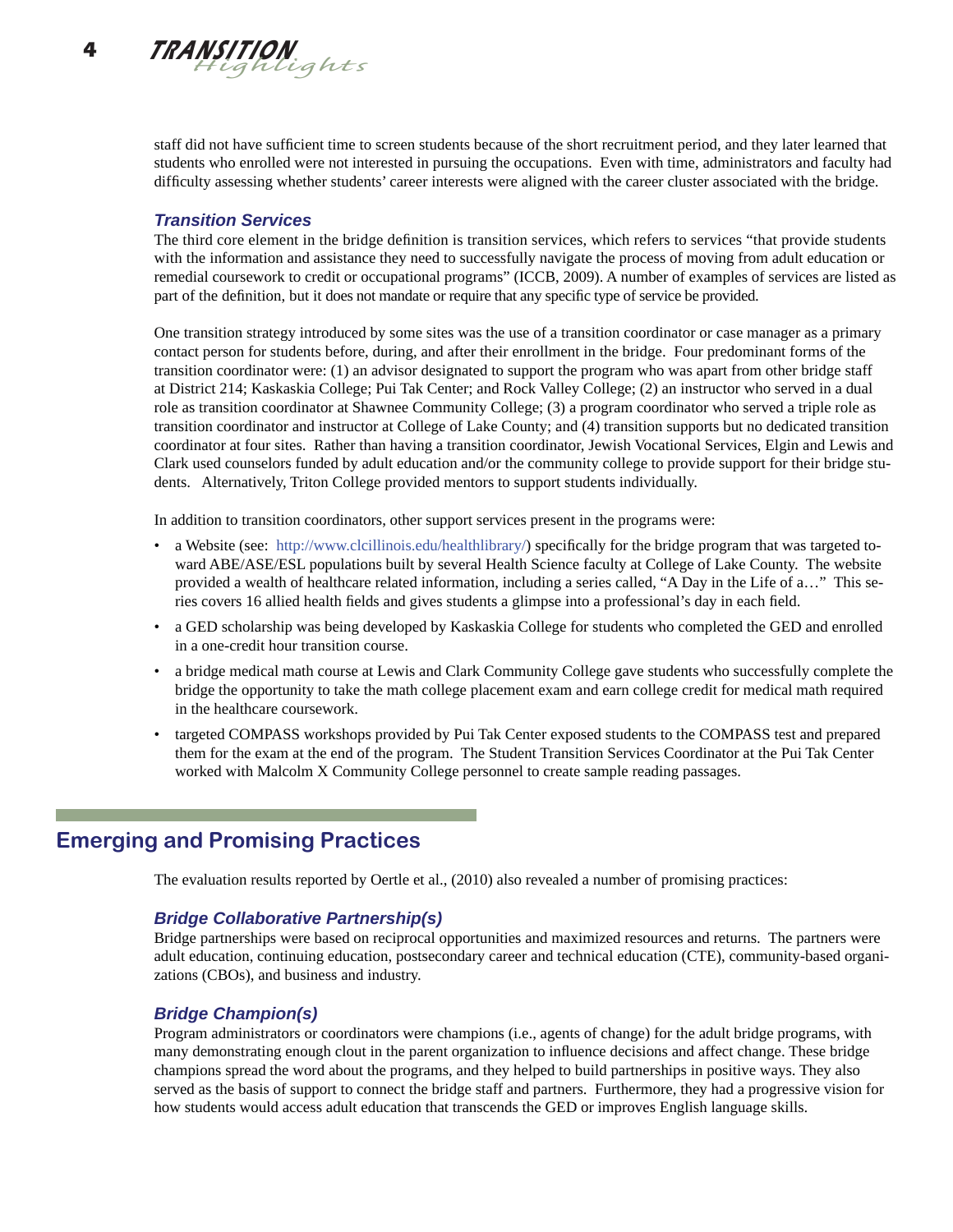

#### *Bridge Transition Coordinator*

The transition coordinator was the "go to" person who acted as a broker of knowledge for students, bridge staff, and bridge partners. The coordinator was key to student movement into, through, and beyond the bridge. The coordinator became the hub for recruitment, including giving presentations to potential students, sponsoring open houses, sharing enrollment information, creating bridge flyers and pamphlets, and using mass media for marketing. Their role in retention included arranging for study skills support, tutoring, childcare, and transportation, and transition services included providing and sharing resources through interagency collaboration, goal setting and planning, and making referrals.

#### *Bridge Technology*

Many of the bridge administrators and instructors were intentional about the integration of technology into the curriculum. At some sites, classrooms with computers for each student were the primary point of instruction. Communication in some sites was facilitated via electronic mail, Blackboard, and Facebook where student learning was facilitated through social networking. These technologies were also key to communicating information about employment and computer security. Instructors routinely integrated technology and dedicated time for computer research and webbased instruction so that the students could improve their technical skills, and some students routinely used handheld electronic dictionaries and language translators. Furthermore, industry specific tools such as handheld scanners and blood pressure and heart monitors were used to teach students how to use technology in work applications. Many students seemed comfortable using technology, which was an unanticipated finding since the evaluation of Illinois' original Shifting Gears sites revealed many bridge students struggled to use technology (Bragg et al., 2009).

Two bridge programs are profiled in the remainder of this brief. These two programs were funded by the state's Shifting Gears initiative, and additional information is presented about these programs in Bragg et al. (2010) and on the OCCRL website at: http://occrl.illinois.edu/publications/projects/shifting\_gears.

# **Black Hawk College Adult Education ESL to TDL Bridge Course**

#### *Practice Context*

Black Hawk College (BHC) is a comprehensive community college serving all or part of nine counties and a population of over 230,000 residents in a mostly rural area of northwest Illinois. This practice was fully developed and implemented for the Shifting Gears (SG) initiative during the 2007–08 academic year. Heeding BHC's strategic plans to expand the student base to include their relatively large population of adult education students, the timing of development of the bridge for adult learners was fortuitous. Coinciding with SG, college administrators were looking for a program offering that would provide adults with a credential to secure employment or improve their career opportunities in a relatively short amount of time. Based on several carefully considered factors, the college chose the Transportation, Distribution and Logistics (TDL) industry sector to develop the bridge, as the college's geographic location is a hub of transportation on the Mississippi River and on a major east-west interstate (I-80). Also, the college had existing courses and programs in the logistics area.

#### *Practice Description*

To help address the educational and employment needs of a relatively large English language learner population (800-900 students annually) the College developed an occupationally contextualized bridge course for English as Second Language (ESL) adult education students interested in careers in TDL. The 16-week, ESL bridge course was developed to address two goals: 1) contextualize a standard adult education ESL course to prepare students to transition into the Warehouse Distribution Specialist (WDS) certificate program, and 2) provide comprehensive support services including tutoring, learning communities, targeted use of instructional software, and career counseling to enhance students' success.

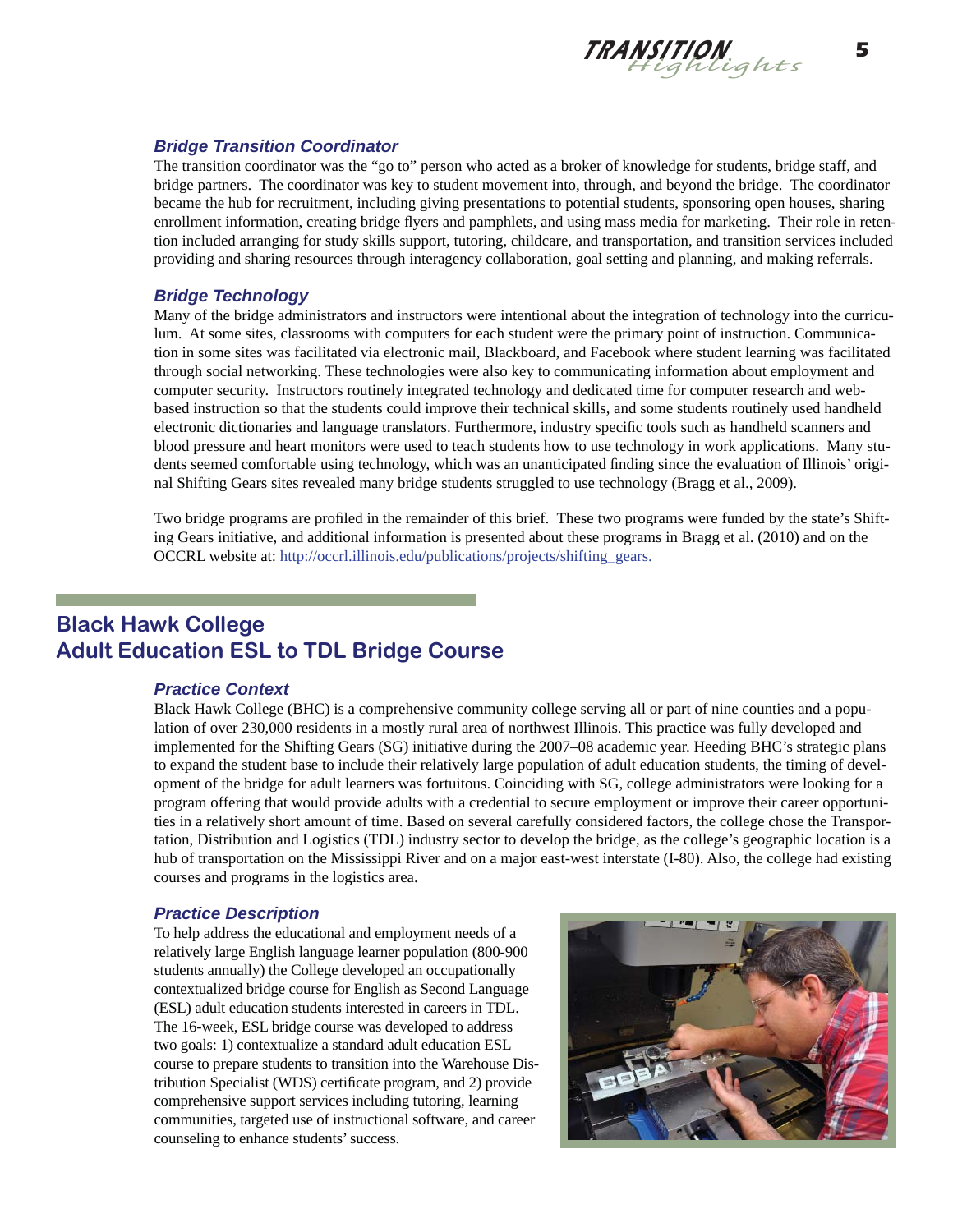



The ESL curriculum was co-developed by an experienced, full-time ESL teacher and another contractor (external to BHC) who was familiar with Georgia's "Quickstart" curriculum. Quickstart was used as a model to create a customized outline of concepts and terminology to contextualize with the ESL curricula.

The instructor contextualized the ESL curriculum with reading, writing, and math content she aligned with the WDS program and with competencies needed in the larger TDL industry. To do this, she read WDS program texts to determine the academic level required and the common vocabulary needed by her ESL bridge students. In addition to the requisite foundation in English grammar, she infused over 500 vocabulary words, including terms that reference math, the industry, and the workplace. Classroom strategies and instruction were diverse and included warehouse tours and outside speakers, mentors and tutors who were involved in the TDL industry. Students strengthened their computer literacy by learning some content via

computer-based modules; they watched American films to learn about American culture and to hear nuances in English pronunciation and contemporary American jargon. The curriculum also included employability and teamwork skills, career development and job acquisition skills, college success skills, and lessons on health and wellness. To be sure all students were prepared to enter the fall semester WDS courses, BHC also created a 6-week ESL refresher course to help students retain their new knowledge during the summer break between the end of the spring bridge course and the start of the fall semester.

### *Supporting Strategies*

#### 1. *Hiring a Part-Time Math Instructor*

 Black Hawk College hired a part-time math instructor to teach bridge students in the classroom and on an individual basis to ensure they understood math vocabulary well enough to succeed in their subsequent WDS courses. The ESL instructor also included math-related vocabulary because, as she explained, "many ESL students have knowledge of math principles but cannot read the mathematical words on the exams and thus, score lower than their actual competency level."

#### 2. *Curricular Alignment and Career Pathway Development*

 From the beginning of the SG initiative, BHC adult education administrators designed their approach to bridge course development to be consistent with the larger career pathway framework because they understood its utility for transitioning students as their needs and aspirations evolved. Bridge course content was carefully aligned with entry level competencies for the WDS program, a certificate program comprised of five courses that earn vocational skills credit. The WDS certificate is aligned to the Inventory Specialist Certificate program, which is aligned to the college's Associate of Science degree in Supply Chain Management, which is articulated with a baccalaureate program in Supply Chain Management at Western Illinois University.

3. *Intensive Transition Support Services*

 Black Hawk College hired an Advisor to support the diverse needs of the bridge students through coaching, registration assistance, academic and financial aid advisement, coordination of local resources for child care, assistance to help students secure transportation resources, and creation of events to help the students feel a part of a learning community. In addition, the Advisor wrote brief profiles about each student to provide to the WDS program instructors to familiarize them with the population as a whole and the individuals' specific needs or issues.

#### 4. *Utilizing Data for Program Improvement*

Due to student demand, the College offered two sections of the WDS certificate program in two formats; one met five days per week over thirteen weeks, and the other met two days per week over twenty-five weeks. The additional section was offered to accommodate bridge students' work schedules, to accelerate the WDS curriculum into two different models, and to measure student outcomes to help determine the most optimal delivery model. Overall, the BHC bridge team embraced a continuous improvement culture that called for ongoing re-evaluation of student outcomes in response to the program's evolving nature.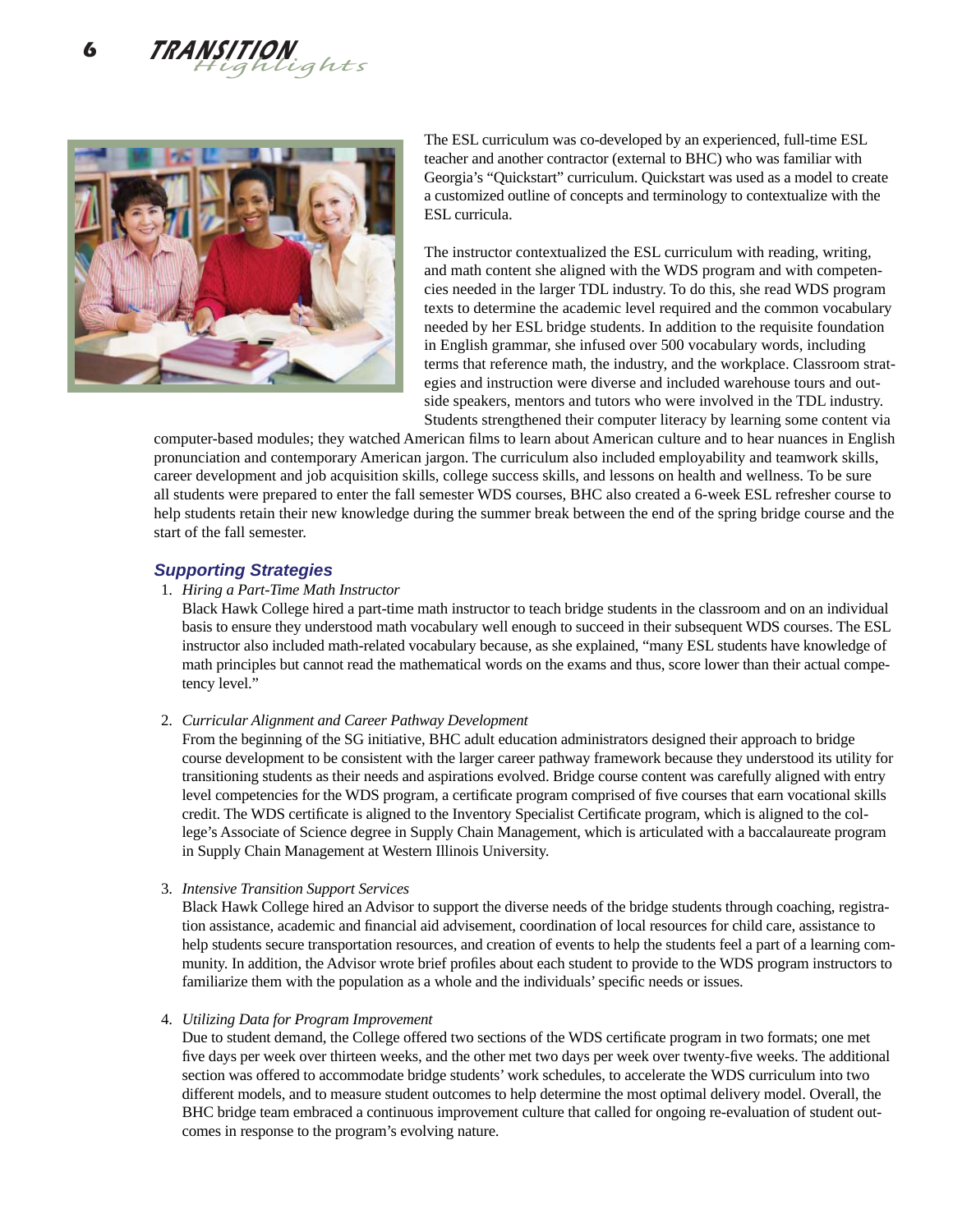

### *Resources*

Leadership of this practice was situated in the Adult Education division of the college. Bridge course development was spearheaded by the Associate Dean of Extended Educational Programs, the Coordinator of Literacy Programs, and a part-time program Advisor. Also highly supportive of the bridge were the college president, vice presidents, and faculty from academic ESL, adult education, and the specific career area. Externally, the bridge was supported by an active partnership with Eastern Iowa Community College, a partner in a federal Department of Labor (DOL) grant focusing on logistics entitled, "Joined by a River." Further, BHC is a partner in the Quad-Cities Logistics Roundtable, a large employer advisory group to the DOL grant which provides BHC with coordinated business and industry support for the College's several logistics courses and programs. The program also benefitted from collaboration with the college's Carl D. Perkins Administrator who was involved in the implementation of the "Joined by a River" grant, and also provided funding to pay instructors for the additional cohort. In addition, she assisted in recruiting, interviewing, and hiring additional instructors for the bridge.

#### *Evidence of Success*

All 19 of the ESL students enrolled in the bridge course completed all five courses in the WDS certificate program. Given the success of the SG bridge course in the manufacturing/TDL industry sector, the bridge curriculum process has also been applied to developing a bridge in the health science sector. With the initial SG bridge as inspiration, the College expects this second bridge program to be even more robust and further its mission for student success.

# **Oakton Community College Developmental Education CNA to LPN Bridge Course**

#### *Practice Context*

As a pilot site selected to participate in Illinois' Shifting Gears (SG) initiative in 2007, Oakton Community College (OCC) partnered with Presbyterian Homes to develop a bridge course to prepare a cadre of their employed Certified Nursing Assistants (CNAs) to enter college-credit prerequisite courses to a Practical Nursing program. Oakton Community College, located in Skokie, IL, is a comprehensive community college serving 450,000 residents in suburban Chicago. Presbyterian Homes is a large, continuing care retirement community with over 1,600 residents among five campuses in Chicago and nearby suburban areas. The intended outcome of the contextualized bridge curriculum was to provide a short-term, engaging, accessible, developmental education experience to a select group of CNAs to prepare them for credit-level instruction.

#### *Practice Description*

The College's Chair of Nursing and the Nursing Program Coordinator, both Professors of Nursing, along with the Dean of Science and Health Careers, worked closely with Presbyterian Homes administrators in designing the bridge course, considering the needs of the full-time working students and the unique needs of a diverse group of employees, many of whom were not native English speakers and not familiar with postsecondary-level education. All students had a high school diploma, a GED, or the equivalent.

The course was built upon an existing 8-week course designed to increase the skills of applicants to the College's Associate Degree Nursing (ADN) program but whose assessment scores fall short of the admissions standard. For the bridge course, college faculty determined that by doubling the length of the 8-week course they could accommodate students' full-time work schedules. Further, by adding "College 101" content (reading comprehension, vocabulary building and basic computer literacy skills) the bridge course could offer students the skills they needed to be successful in the eight

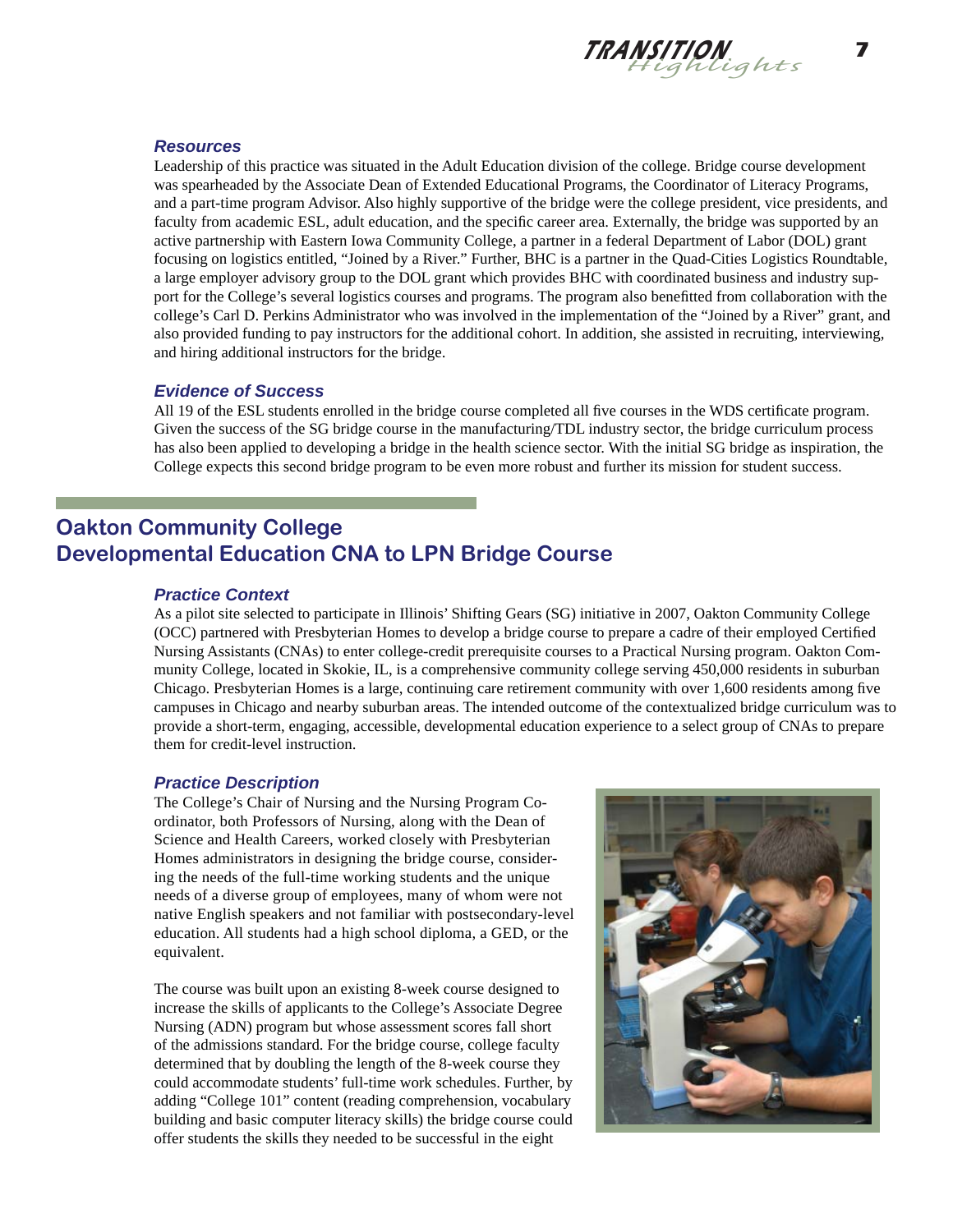



science, math and psychology prerequisite Practical Nursing program classes. Seventeen Presbyterian Homes' employees self-selected to attend OCC's CNA to LPN bridge course. Although students were not pre-tested upon admission, they were given English and reading placement tests and the math portion of the COMPASS near the completion of the bridge course.

The bridge course curriculum was co-designed by OCC's ADN coordinator and the bridge instructor, an experienced instructor of developmental English. Class was held one day per week for three hours. The lecture/discussion and lab components were provided at OCC's Skokie campus and at a cottage at Presbyterian Homes, donated for classroom use. The bridge instructor contextualized medical vocabulary with reading, speaking and writing assignments. She used a variety of sources including the National League of Nursing (NLN) exam, which all students would eventually take as an admission requirement for the

Practical Nursing program, as well as the texts "504 Absolutely Essential Words" and "Reading Smart." Students completed individual, group, and project-based assignments infused with work place skills, such as presentations and projects with firm deadlines. Basic computer skills were introduced in the course once students' low levels of computer literacy were determined. The instructor created an encouraging and challenging class-room environment, designing activities that built upon the learners' prior knowledge and experiences and reinforcing study and time management skills.

### *Support Strategies*

#### 1. *Extending Course Length*

 Oakton Community College Nursing faculty determined that the 8-week course used as a model needed alterations to enable student success and thus extended the timeframe, from eight to sixteen weeks. While the students admitted into the bridge course were described as a "highly motivated group," they proved to have academic needs far greater than anticipated and the extended timeframe was needed.

#### 2. *Intensive Transition Support Services*

 The provision of support services was a shared effort between the Director of Nursing Education at Presbyterian Homes and two coordinators at OCC: one with an extensive nursing background and the other an experienced admissions counselor. Transition support took many forms and required frequent, responsive communication to advise bridge students about college-related information and provide individual registration assistance and academic advising to create individual plans of study. To accommodate students' busy work schedules and personalize the collegegoing experience, the co-coordinators conducted weekly visits to OCC's Skokie campus where the bridge course was held and to the Presbyterian Homes cottage to get to know the students.

3. *Instructor Selection*

 Administrators at OCC realized the selection of the "right" instructor was imperative to the bridge course's success. The College specifically recruited an instructor with whom they had worked in the past. The instructor had previously been in the Peace Corps and had a great deal of experience in developmental education. Given her nurturing nature and creative, "out of the box" thinking, there was immediate agreement among OCC administrators that she possessed the qualities best suited to meet the bridge students' needs.

### *Evidence of Success*

With respect to the first cohort involved in the SG initiative, of the 17 students who began the bridge course, 15 persisted to completion of the course. Fourteen students enrolled in the next course in the prerequisite sequence, and as of this writing they were all on target to graduate in August, 2011. They will then be eligible to sit for their licensure exam to become Licensed Practical Nurses. Further, all 14 have indicated their intention to continue their education by enrolling in OCC's ADN program.

Given the SG bridge course's success, the college has used this course as a template for developing a part-time Nursing program in an effort to better accommodate working adults who are interested in becoming Registered Nurses.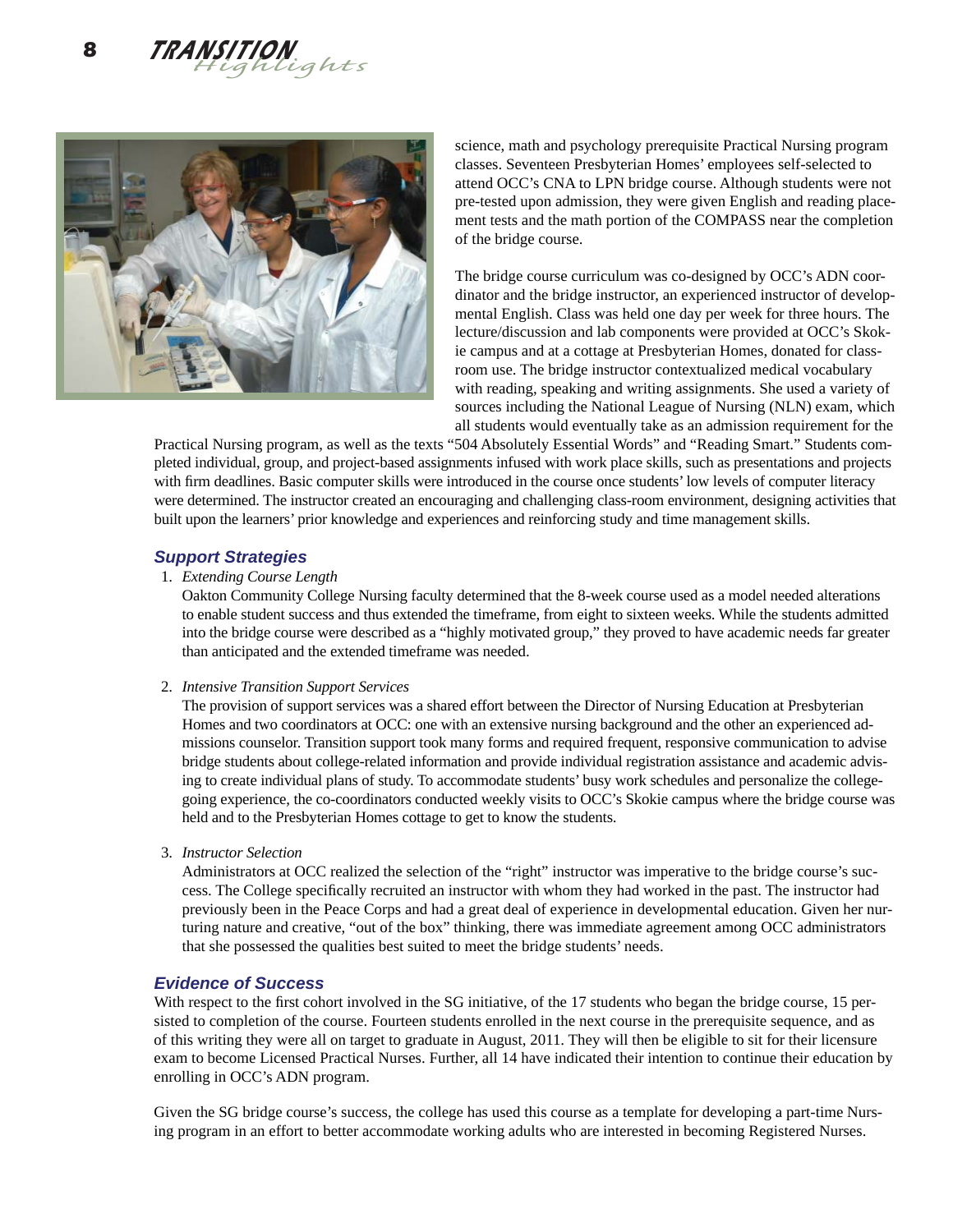

# **Conclusion**

Illinois is experiencing a growth of bridge programs as state education and workforce agencies continue to devote existing and pursue new resources to establish planning and demonstration sites. Five adult education provider sites have received planning grants and five others have demonstration grants in FY2010. Five community colleges are implementing developmental education bridge courses and three other colleges received funds to develop models that establish how a comprehensive array of student support services can be coordinated and offered to adult student needing assistance to reach their academic goals. Workforce agencies in the Chicago metro area continue to offer bridge programs, and plans are being made to replicate them on a regional basis in other parts of the state. In Fall 2011, the state will release the results of the second bridge survey which is tracking bridge growth and some implementation characteristics, aiding the state and providers in establishing a repository of bridge-related information. In addition, state and local leaders continue to critically examine policies that impede bridge instruction and improve policies that advance its adoption. The state remains committed to supporting adult students' completion of the credentials they need to improve their personal and professional lives and in doing so, contribute to the economic well-being of the state.

# **THE EVALUATION**

During the 2009-10 academic year, 10 Illinois adult education bridge sites were evaluated by OCCRL, with funding from the ICCB. The 10 sites were:

- College of Lake County
- Elgin Community College
- Township High School District 214 Community Education (District 214)
- Jewish Vocational Services
- Kaskaskia College
- Lewis and Clark Community College
- Pui Tak Center
- Rock Valley College
- Shawnee Community College
- Triton College

The primary goal of this evaluation was to generate knowledge that could be used to further develop adult bridge programs in the state of Illinois. The evaluation design was formative, and mixed methods were used. Data collection methods included: (a) development and review of logic models with the adult bridge program administrators; (b) document review and analysis of program proposals and supporting materials; (c) one-day site visits that included collection of program documents (e.g., program marketing materials, syllabi, student goal and progress forms), semi-structured interviews, classroom observations, and student focus groups; (d) follow-up conference calls with bridge program administrators, faculty, and staff; and (e) analysis of data from the Illinois Bridge Status Survey. All data collection activities were conducted between November 2009 and May 2010 using site visits, surveys, telephone interviews and document analysis. The design did not offer rigorous evidence of program effectiveness; rather, its goal was to lay the groundwork for future impact studies.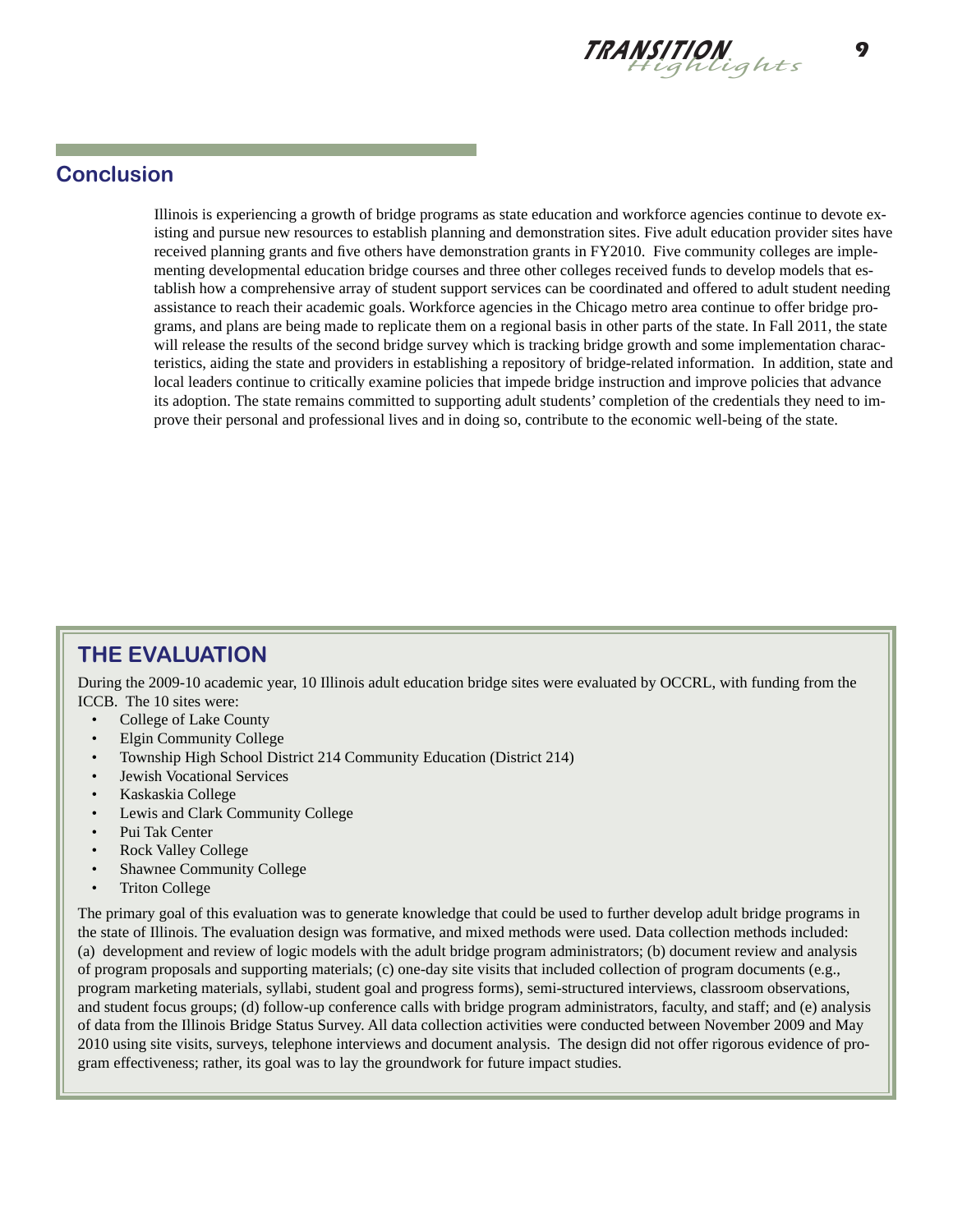

### **References**

- American Council on Education (ACE). (2009). *2008 GED testing program statistical report*. Washington, DC: Author. Retrieved at http://www.acenet.edu/Content/NavigationMenu/ged/pubs/2009ASR.pdf.
- Bragg, D. D., Harmon, T., Kirby, C. L., & Kim, S. J. (2009). *Initial results of Illinois' Shifting gears pilot demonstration evaluation*. Retrieved from Office of Community College Research and Leadership website: http://occrl.illinois.edu/node/433.
- Bragg, D. D., Harmon, T., Kirby, C., & Kim. S. (2010, August). *Bridge programs in Illinois: Summaries, outcomes and cross-site findings*. Champaign, IL: Office of Community College Research and Leadership, University of Illinois.
- Bureau of Labor Statistics, U.S. Department of Labor. (2011, April). *The employment situation—March 2011.* Retrieved from The Department of Labor website: http://www.bls.gov/news.release/pdf/empsit.pdf.
- Carnevale, A. P., Smith, N., & Strohl, J. (2010, June). *Help wanted: Projections of jobs and education requirements through 2018.*  Washington, DC: Georgetown University, Center on Education and the Workforce.
- Connell, C. (2008, October). *The vital role of community colleges in the education and integration of immigrants*. Retrieved from Grantmakers Concerned with Immigrants and Refugees website http://www.gcir.org/publications/gcirpubs/college.
- Illinois Community College Board. (2009). Request for Proposal FY2010 Adult Education Bridge Program Development Project, Appendix B. Retrieved from The Illinois Community College Board website: http://www.iccb.state.il.us/bridge.documents.html.
- Lacey, T. A., & Wright, B. (2009). Occupational employment projections to 2018. *Monthly Labor Review*, *132 (11)*, 82-123. Retrieved from http://www.bls.gov/opub/mlr/2009/11/art5full.pdf.
- Lekes, N., Bragg, D. D., Loeb, J. W., Oleksiw, C. A., Marszalek, J., Brooks-LaRaviere, M., & et al. (2007). *Career and Technical Education Pathway Programs, Academic Performance, and the Transition to College and Career.* St. Paul, MN: National Research Center for Career and Technical Education. Retrieved from http://136.165.122.102/UserFiles/File/pubs/CTE\_Pathway\_Programs. pdf.
- Oertle, K. M., & Trach, J. S. (2007). Interagency collaboration: The importance of rehabilitation professionals' involvement in transition. *Journal of Rehabilitation, 73,* 26-44.
- Oertle, K. M., Kim, S., Taylor, J., Bragg, D. D., & Harmon, T. (2010). *Illinois adult education bridge evaluation: Technical report*. Champaign, IL: Office of Community College Research and Leadership, University of Illinois.
- Price, D., & Roberts, B. (2009, December). *The shifting gears approach to systems change* Retrieved from the Joyce Foundation's Shifting Gears website: www.shifting-gears.org.
- Will, M. (1983). OSERS programming for the transition of youth with disabilities: Bridges from school to working life. (ED256132). Washington DC: The Office of Special Education and Rehabilitation Services, Office of Information and Resources for the Handicapped. Retrieved from the Education Resources Information Center (ERIC) website: http://www.eric.ed.gov/PDFS/ED256132. pdf.
- Wittenburg, D. C., Golden, T., & Fishman, M. (2002). Transition options for youth with disabilities: An overview of the programs and policies that affect transition from school. *Journal of Vocational Rehabilitation, 17,* 195-206.
- Zhang, J. (2010, May). *From GED credential to college: Patterns of participation in postsecondary education programs.* Paper presented at the meeting of the American Education Research Association, Denver, CO.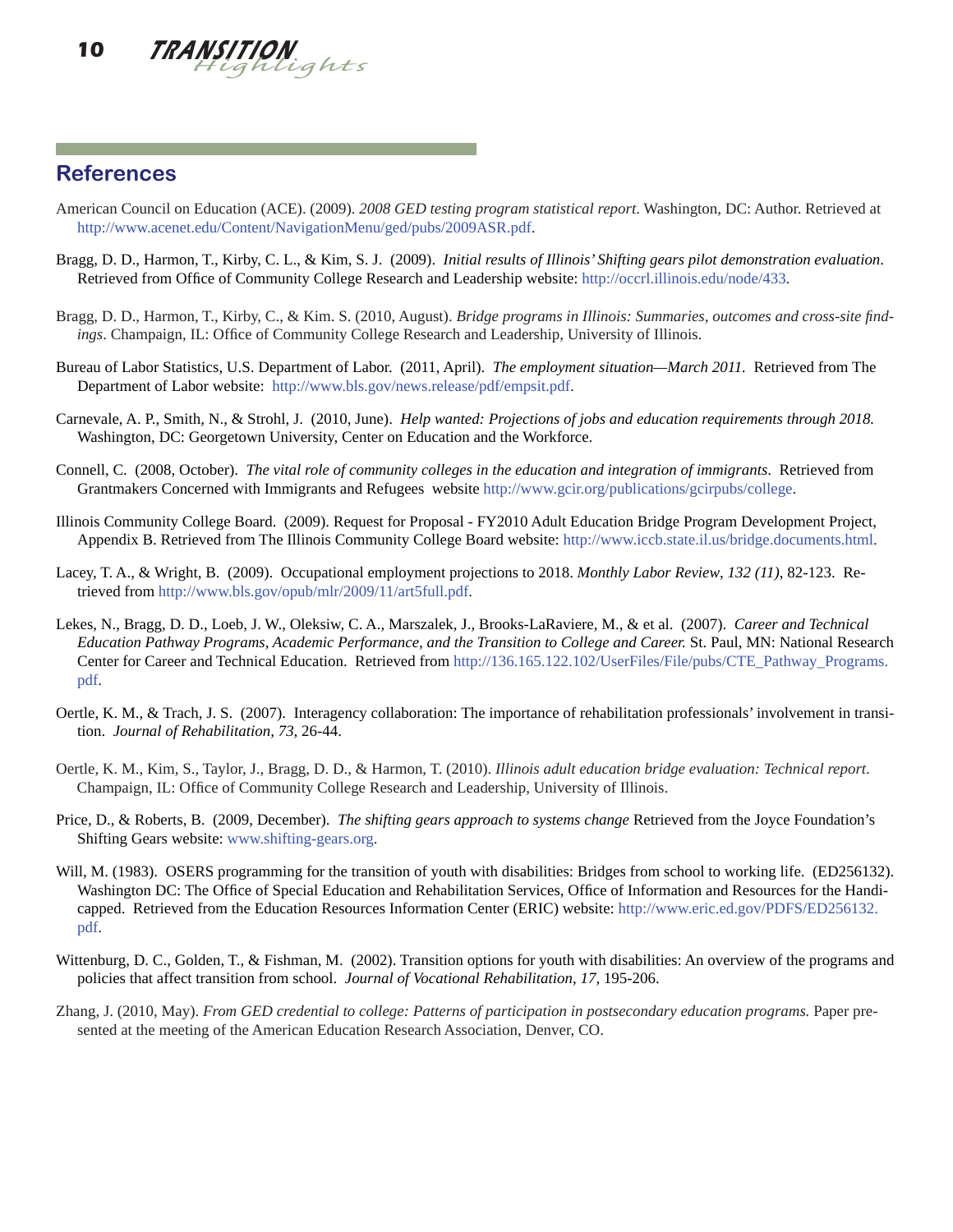

## **About the Authors**

*Debra D. Bragg is Professor of Higher Education and Director of OCCRL. She can be reached at dbragg@illinois.edu* 

*Kathleen Oertle is a visiting research scientist at the University of Illinois Graduate College and can be reached at oertle@illinois.edu* 

*Sujung Kim is a Ph.D. student in Education Policy, Organization and Leadership at the University of Illinois at Urbana-Champaign. She currently works as a Graduate Research Assistant for OCCRL. She can be reached at kim480@illinois.edu* 

*Catherine Kirby is the Assistant Director of OCCRL and Project Manager for Illinois' Shifting Gears Initiatives and can be reached at ckirby@illinois.edu*

*Jason L. Taylor is a Ph.D. student in Higher Education at the University of Illinois at Urbana-Champaign. He currently works as a Graduate Research Assistant for OCCRL. He can be reached at taylor26@illinois.edu* 

*Timothy Harmon is a Project Coordinator for OCCRL. He can be reached at tharmon@illinois.edu* 

*Loralea Liss is a Project Coordinator for OCCRL and can be reached at ltliss@illinois.edu*

# **Transition Highlights**

Please visit the OCCRL website at *http://occrl.illinois.edu* for these additional issues of *Transition Highlights*:

- Kalchik, S., & Oertle, K. (2010, May). The integral role of career development in supporting programs of study and career pathways. *Transition Highlights*, Issue 1, Champaign, IL: Office of Community College Research and Leadership, University of Illinois. Retrieved from http://occrl.illinois.edu/fi les/Highlights/Highlight\_05\_2010.pdf.
- Kalchik, S., & Oertle, K. M. (2010, September). The theory and application of contextualized teaching and learning in relation to programs of study and career pathways. *Transition Highlights*, Issue 2, Champaign, IL: Office of Community College Research and Leadership, University of Illinois. Retrieved from http://occrl.illinois.edu/fi les/Highlights/Highlight\_09\_2010.pdf.
- Kalchik, S., & Oertle, K. M. (2011, January). The relationship of individual career plans to programs of study and career pathways. *Transition Highlights, Issue 3, Champaign, IL: Office of Community College Research and Leadership, University of Illinois.* Retrieved from http://occrl.illinois.edu/files/Highlights/Highlight\_01\_2011.pdf.